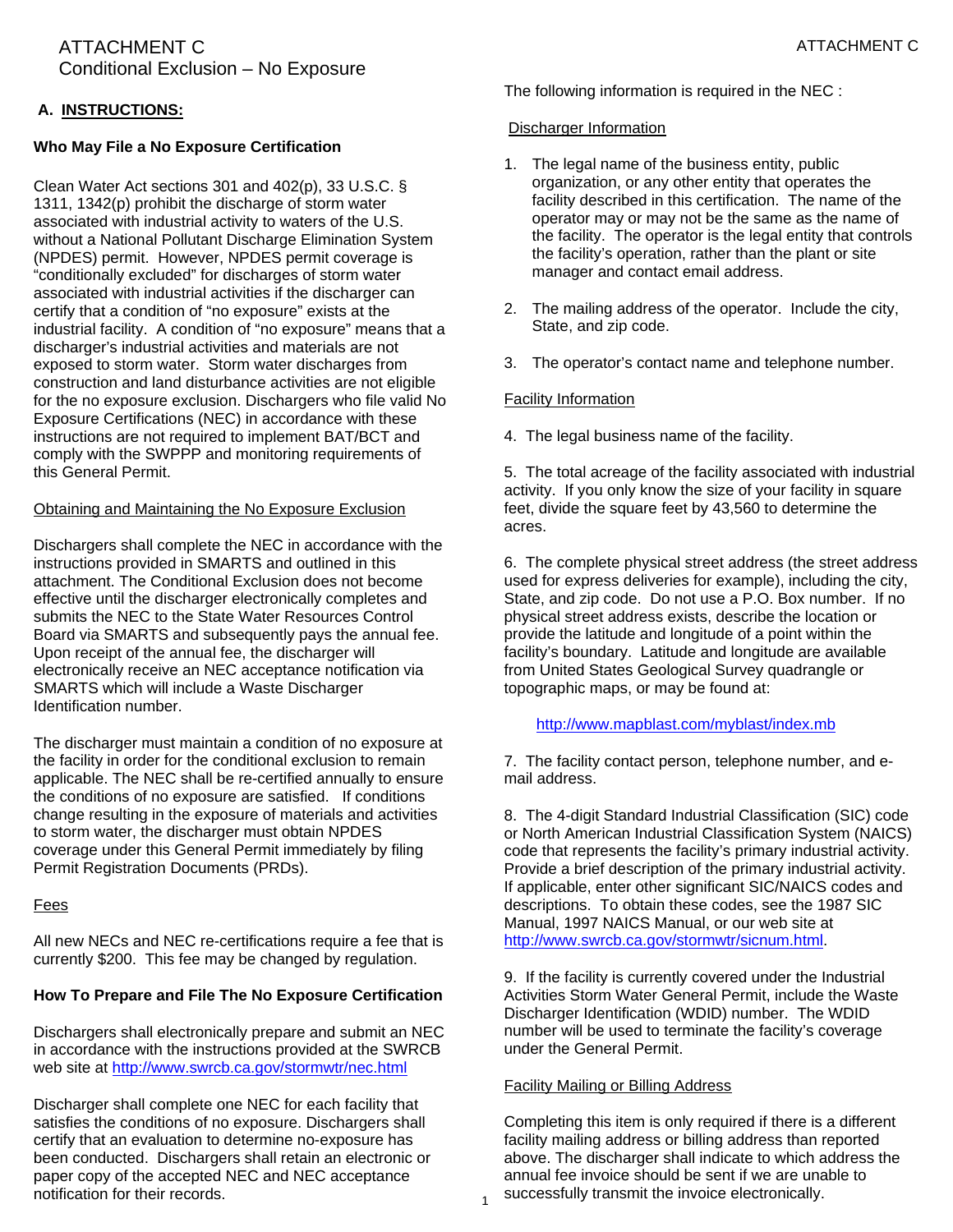# **Exposure Checklist**

At the end of this attachment, there is a list of eleven major areas for which exposure must be evaluated by the discharger. The discharger must be able to certify that none of these major areas have potential for exposure. If the discharger cannot certify that each and every of the eleven major areas do not have exposure, a potential for exposure exists at the facility and the facility is not eligible for the Conditional Exclusion. The discharger must obtain (or continue) coverage under this General permit. After obtaining permit coverage, the discharger can institute modifications to eliminate the potential for a discharge of storm water exposed to industrial activity, and then certify to a condition of no exposure.

#### **Certification**

Federal and state statutes provide for severe penalties for submitting false information on the NEC Federal regulations require the NEC to be certified as follows:

For a corporation: by a responsible corporate officer, which means:

- 1. president, secretary, treasurer, or vice-president of the corporation in charge of a principal business function, or any other person who performs similar policy or decision making functions for the corporation, or
- 2. the manager of one or more manufacturing, production, or operating facilities, provided the manager is authorized to make management decisions which govern the operation of the regulated facility, including having the explicit or implicit duty of making major capital investment recommendations, and initiating and directing other comprehensive measures to assure long-term environmental compliance with environmental laws and regulations; the manager can ensure that the necessary systems are established or actions taken to gather complete and accurate information for permit application requirements; and where authority to sign documents has been assigned or delegated to the manager in accordance with corporate procedures;
- 3. For a partnership or sole proprietorship: by a general partner or the proprietor; or
- 4. For a municipal, State, Federal, or other public facility: by either a principal executive or ranking elected official.

# **GUIDANCE:**

Please contact your local RWQCB office with questions regarding this guidance.

#### **1. Who is Eligible to Qualify for the No Exposure Conditional Exclusion?**

The no exposure conditional exclusion represents a significant expansion, in terms of eligibility, of the original no exposure provision established in 1990

NPDES Storm Water Permit Application Regulations (commonly referred to as Phase I). Now, all industrial categories, except construction, are eligible to apply for the no exposure conditional exclusion.

#### **2. Limitations on Eligibility for the No Exposure Conditional Exclusion**

In addition to construction projects not being eligible, the following situations limit the applicability of the no exposure conditional exclusion:

- a. The exclusion from permitting is available on a facilitywide basis only, not for individual drainage areas or discharge locations. Generally, if any exposed industrial materials or activities exist, or have a potential to exist, anywhere at a facility, the no exposure conditional exclusion is not applicable to the facility. If the RWQCB determines that a facility does have exposure or the facility's storm water discharges have a reasonable potential to cause or contribute to a violation of applicable water quality standards, the RWQCB can deny the no exposure exclusion.
- b. If changes at a facility result in potential exposure of industrial activities or materials, the no exposure conditional exclusion ceases to apply. Dischargers shall register for coverage under this General Permit for storm water discharges prior to a planned facility change that will cause exposure, or within 7 calendar days after unplanned exposure occurs. If an unplanned exposure occurs due to an emergency response or one-time event that is unlikely to re-occur, dischargers may contact the Regional Board to discuss whether the requirement to obtain NPDES permit coverage can be waived. Unless the discharger receives a written waiver from the Regional Board, the discharger shall electronically file for permit coverage.
- c. Past sources of storm water contamination related to industrial activities that remain on the facility cause a condition of exposure.

#### **3. What is the Definition of No Exposure?**

- a. No Exposure means all industrial materials and activities are protected by a storm-resistant shelter to prevent exposure to rain, snow, snowmelt and/or runoff.
- b. Industrial materials and activities include, but are not limited to, material-handling equipment or activities; industrial machinery; raw materials, intermediate products, by-products, and final products; or waste products.
- c. Material handling activities include storage, loading and unloading, transport, or conveyance of any raw material, intermediate product, by-product, final product, or waste product.
- d. Final products which are meant to be used outdoors (e.g., automobiles) usually pose little risk of polluting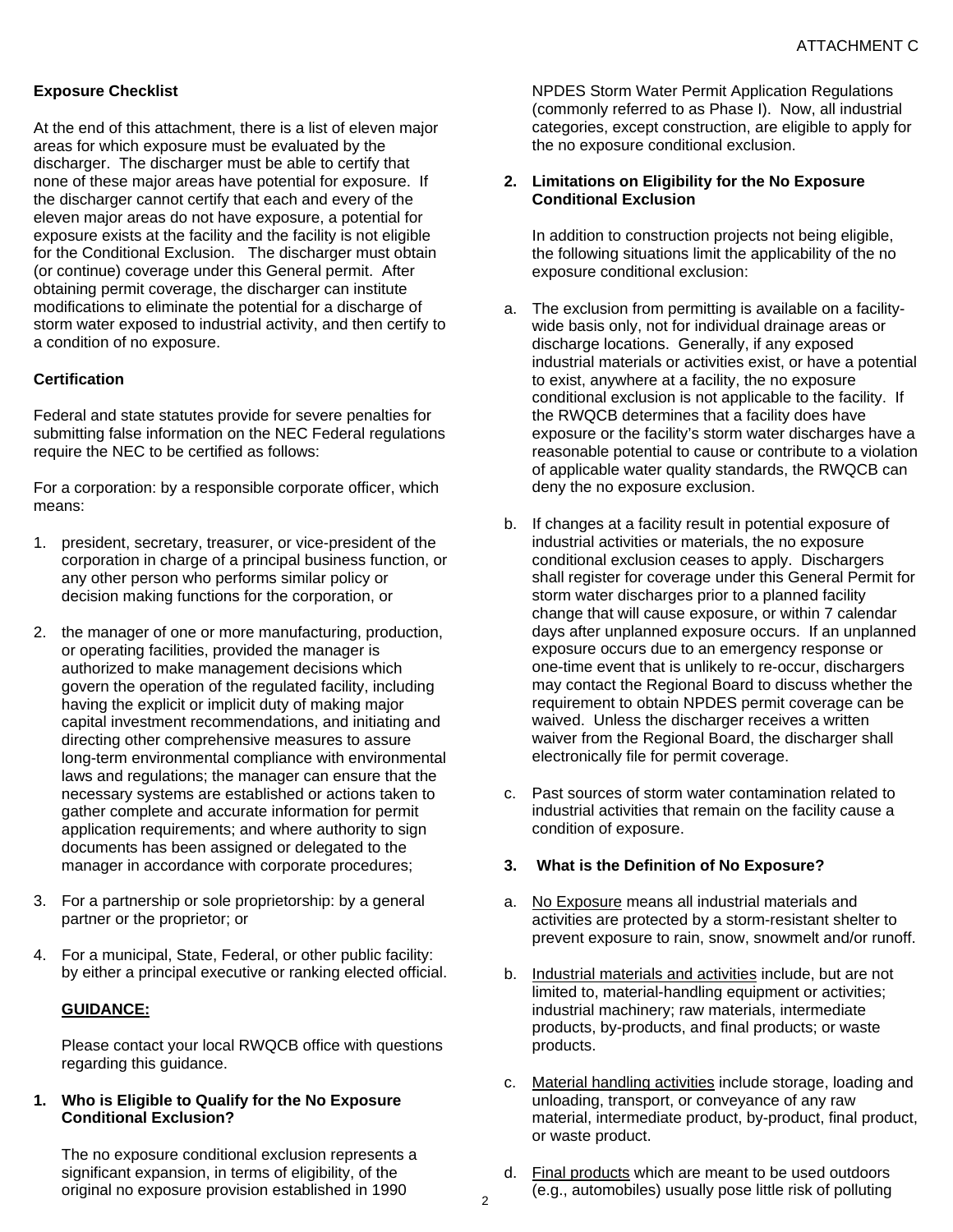storm water because they are usually uncontaminated and not mobilized by contact with storm water. These final products are exempt from the requirement that they be protected by a storm-resistant shelter to qualify for no exposure. Similarly, the containers, racks, and other transport platforms (e.g., wooden pallets) used for the storage or conveyance of final products can also be stored outside, providing they are pollutant-free and in good repair.

e. Storm-resistant shelters include completely roofed and walled buildings or structures. They also include structures with only a top cover supported by permanent supports but with no side coverings, provided material within the structure is not subject to wind dispersion (sawdust, powders, etc) or track-out, and there is no storm water discharged from within the structure that has come into contact with any materials.

# **4. Industrial Materials/ Activities That Do Not Require a Storm-Resistant Shelter**

While the intent of the no exposure exclusion is to promote a condition of permanent no exposure, a storm-resistant shelter is not required for the following industrial materials and activities:

- a. Drums, Barrels, Tanks, and Similar Containers that are sealed ("sealed" means banded or otherwise secured and without operational taps or valves), are not exposure provided those containers are not deteriorated, do not contain residual materials on the outside surfaces, and do not leak. Drums, barrels, etc., that are not opened while outdoors, or are not deteriorated or leak, are unlikely to constitute a risk of contaminating storm water runoff. Consider the following in making your no exposure determination:
	- i. Materials shall not be added or withdrawn to/from containers while outdoors
	- ii. Simply moving containers while outside does not create exposure unless exposure occurs when pollutants are "tracked out" by the container handling equipment or vehicles.
	- iii. All outdoor containers shall be inspected to ensure they are not open, deteriorated, or leaking. When an outdoor container is observed as opened, deteriorated, or leaking, the container must immediately be closed, replaced, or sheltered. Frequent detection of open, deteriorated, or leaking containers, or failure to immediately close, replace, or shelter opened, deteriorated or leaking containers will cause a condition of exposure.
	- iv. Containers, racks, and other transport platforms (e.g., wooden pallets) used with the drums, barrels, etc., can be stored outside providing they are contaminant-free and in good repair.
- b. Above Ground Storage Tanks (ASTs). In addition to generally being considered not exposed, ASTs may also be exempt from the prohibition against adding or withdrawing material to / from external containers. ASTs typically use transfer valves to dispense materials which support facility operations (e.g., heating oil, propane, butane, chemical feedstock) or fuel for delivery vehicles (gasoline, diesel, compressed natural gas). For operational ASTs to qualify for no exposure:
	- i. They shall be physically separated from and not associated with vehicle maintenance operations.
	- ii. There shall be no leaks from piping, pumps, or other equipment that could contact storm water.
	- iii. Wherever feasible, ASTs shall be surrounded by some type of physical containment (e.g., an impervious dike, berm or concrete retaining structure) to prevent runoff in the event of a structural failure or leaking transfer valve. *Note:* any resulting unpermitted discharge would violate the CWA.
- c. Lidded Dumpsters. Lidded dumpsters containing waste materials, providing the containers are completely covered and nothing can drain out holes in the bottom, spilled when loaded into the dumpster, or spilled in loading into a garbage truck. Industrial waste materials and trash that is stored uncovered is considered exposed.
- d. Adequately maintained vehicles, such as trucks, automobiles, forklifts, trailers or other general-purpose vehicles found onsite - but not industrial machinery which are not leaking, are in good repair or are not otherwise a potential source of contaminants:
	- i. Vehicles passing between buildings will likely be exposed to storm water at some time, but so long as they are adequately maintained, they will not cause a condition of exposure. Similarly, nonleaking vehicles awaiting maintenance at vehicle maintenance facilities are not considered exposed. However, vehicles that have been washed or rinsed that are not completely dry prior to outside exposure will cause a condition of exposure. Vehicles that track out pollutants as they exit maintenance bays are also considered exposure.
	- ii. The mere conveyance between buildings of materials / products that would otherwise not be allowed to be stored outdoors, does not create a condition of exposure, provided the materials/products are not adequately protected from storm water and could not be released as a result of a leak or spill.
- e. Final products built and intended for use outdoors (e.g., new cars), provided the final products have not deteriorated, are not contaminated, or are not otherwise potential sources of contaminants.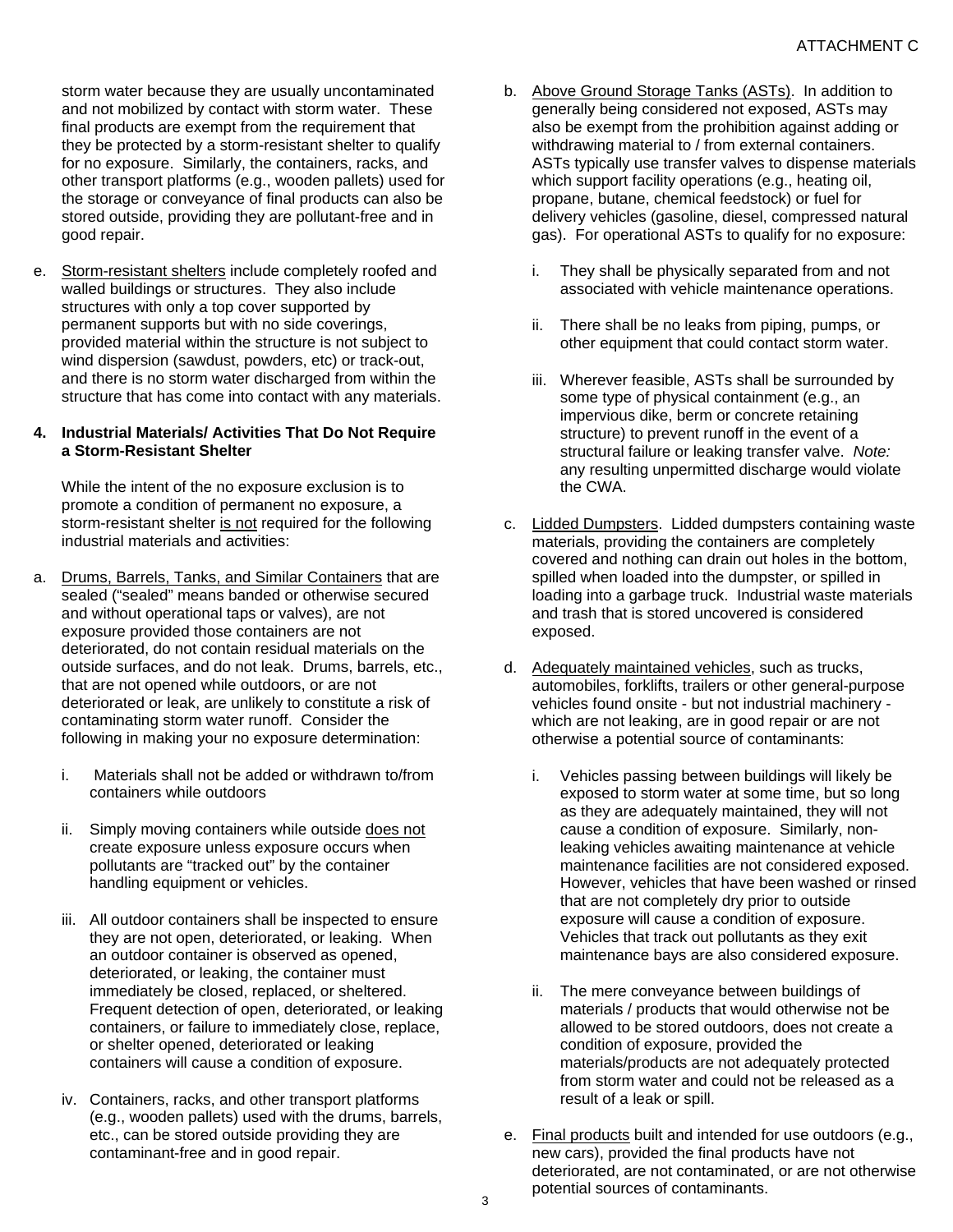Types of final products not qualifying for a certification of no exposure:

- i. Products that would be mobilized in storm water discharges (e.g., rock salt).
- ii. Products, which may, when exposed, oxidize, deteriorate, leak, or otherwise be a potential source of contaminants (e.g., junk cars, stockpiled train rails).
- iii. "Final" products that are, in actuality, "intermediate" products. Intermediate products are those used in the composition of yet another product (e.g., sheet metal, tubing, and paint used in making tractors).
- iv. Even if the intermediate product is "final" for a manufacturer and destined for incorporation in a "final product intended for use outdoors," these products are not allowed to be exposed because they may be chemically treated or are insufficiently impervious to weathering.
- f. Construction Activities Permanent, uninterrupted sheltering of industrial activities or materials may not always be possible during facility renovation or construction. When such circumstances exist, the discharger is not required to obtain coverage under an NPDES permit as long as the following conditions are met:
	- i. Materials and activities are protected with temporary covers or shelters (e.g. tarpaulins).
	- ii. The temporary covers or shelters shall adequately prevent the contact of storm water to materials and activities.
	- iii. Materials that are subject to wind dispersion are not eligible for temporary sheltering.
	- iv. Temporary shelters shall only be used when necessary during facility renovation or construction and until permanent storm-resistant shelters as described above are available.
	- v. Temporary shelters shall only be used for a single period of ninety days or less. Facilities with construction and renovation projects that will need the use of temporary shelters beyond 90 days, or that will require multiple periods of ninety days or less, are required to be covered by an NPDES permit.

# **4. Other Potential Sources of Contaminants**

a. Particulate Emissions From Roof Stacks and/or vents: Deposits of particles or residuals from roof stacks/vents which could be mobilized by storm water runoff are considered exposed.

- b. Acid Rain Leachate, Industrial facilities are also responsible for storm water discharges that contain pollutants resulting from the leaching effect of acidic storm water on metal building structures. Therefore, operators must be aware when certifying a condition of no exposure of the existence of structural elements that could be soluble as a result of contact with acidic precipitation (e.g., uncoated copper roofs). If the dissolved metals or other contaminants could cause or contribute to a water quality violation, a condition of no exposure cannot be certified.
- c. Pollutants Potentially Mobilized by Wind, Windblown materials cause a condition of exposure. Materials sheltered from precipitation can still be deemed exposed if the materials can be mobilized by wind.

# **5. Certifying a Condition of No Exposure**

To obtain the no exposure conditional exclusion, the discharger must electronically submit an NEC certifying that the facility meets the definition of "no exposure." The discharger shall **do this even if the discharger was not previously required to file an NEC under the prior regulations**. Dischargers shall complete and submit the NEC available via SMARTS for facilities located in California. This NEC requires the discharger to evaluate eleven major areas to determine whether there is exposure of industrial activities and materials at the facility. To qualify for the no exposure conditional exclusion, all eleven major areas must be certified to not have exposure. The purpose of the NEC is twofold: 1) to aid the discharger in determining whether the discharger's facility is eligible for the no exposure conditional exclusion; and 2) to furnish the necessary certification that allows the discharger be relieved of NPDES related permit obligations.

If the discharger cannot certify that there is no exposure at the facility, the discharger must make appropriate changes at the facility to eliminate exposure prior to preparing a future NEC. These changes must remove the particular material, process or activity from exposure to storm water.

Valid certification that each and every of the eleven major areas have been evaluated and do not have exposure qualifies the facility for the no exposure conditional exclusion. To complete the process, the discharger shall electronically certify and submit the NEC and subsequently mail the required annual fee to the SWRCB, and annually re-certify and pay the annual fee thereafter.

- **6. Other No Exposure Certification Facts:**
- a. **An NEC shall be electronically completed and submitted to the SWRCB using SMARTS and annually re-certified thereafter,** and can only be legally valid if the condition of no exposure exists and is reasonably expected to continue to exist. PRDs shall be electronically submitted via SMARTS when the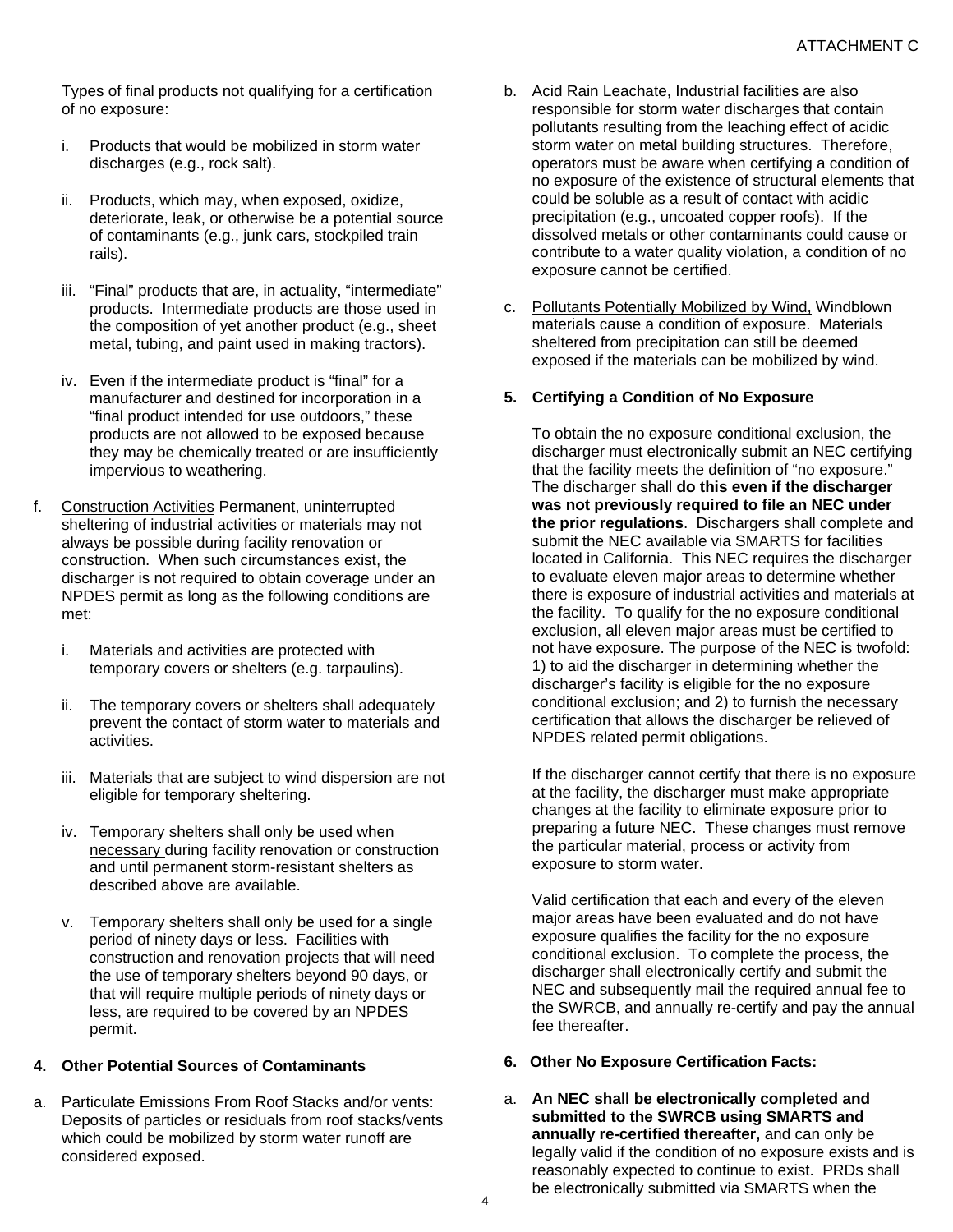condition of no exposure is no longer is expected to exist.

- b. A NEC must be submitted for each separate facility qualifying for the no exposure conditional exclusion.
- c. The form is non-transferable. If a new operator takes over facility operations, the new operator shall electronically complete and submit a new NEC via SMARTS prior to the transfer and pay the applicable fee to claim the no exposure conditional exclusion. The NEC can't be transferred from one physical location to another regardless of ownership.

#### **7. Can An Operator Be Required To Obtain a Permit Based On The Protection Of Water Quality?**

Yes. Operators who certified that their facilities qualify for the conditional no exposure exclusion may, nonetheless, be required by the RWQCB to obtain permit coverage, based on a determination that storm water discharges are likely to have an adverse impact on water quality. The RWQCB may request information and/or inspect the facility to assess potential water quality impacts and to determine whether to require permit coverage. The discharger shall take appropriate actions to ensure that water quality standards are achieved.

8. **What Do I Need To Do To Obtain the No Exposure Exclusion?** (This section will walk you through the process of obtaining the no exposure exclusion.

**Step 1:** Determine if your facility is subject to the NPDES storm water permit requirements (refer to Attachment 1 of this General Permit). If yes, proceed to Step 2. If not, stop here.

If your facility is included in Attachment 1 and conducts industrial activities, you are required to **either** apply for a storm water permit **or** submit a no exposure certification, in order to be in compliance with the NPDES storm water regulations.

**Step 2:** Determine if your regulated industrial activity meets the definition of no exposure and qualifies for the exclusion from permitting. If it does, proceed to Step 3. If not, stop here and obtain industrial storm water permit coverage. When evaluating the facility, facility personnel familiar with the facility and its operations should be used. Inspect all facility areas and potential pollutant sources to determine whether the facility satisfies the no exposure conditions.

**Step 3: Electronically** complete and submit the NEC via SMARTS and mail the annual fee to the State Board.

 Be aware that even if you certify no exposure, your local Regional Board can still require permit coverage if the Regional Board determines that the facility's discharge is contributing to or causing an exceedance of applicable water quality standards or believes that exposure does occur at the facility.

 To maintain the conditional exclusion from NPDES permitting, the NEC must be re-certified annually. This can only be done if the condition of no exposure continues to exist at the facility.

**Step 4:** When requested, allow your RWQCB, Municipal Storm Water Management Agency, or U.S. EPA to inspect your facility. Their inspection reports will be made publicly available.

 **Step 5:** Maintain a condition of no exposure.

- The no exposure conditional exclusion is not a blanket exemption. Therefore, if facility physical or operational changes occur which cause exposure of industrial activities or materials to storm water, the discharger must then immediately comply with all the NPDES requirements of this General Permit, including obtaining NPDES storm water permit coverage.
- To maintain the condition of no exposure, the discharger shall annually evaluate the facility to assure that the conditions of no exposure still exist. More frequent evaluations may be necessary in circumstances when facility operations are rapidly changing.
- Failure to maintain the condition of no exposure or obtain coverage under an NPDES permit can lead to the unauthorized discharge of storm water associated with industrial activity to waters of the United States, resulting in penalties under the CWA.

# **C. Frequently Asked Questions:**

# **Q1. Who can submit the No Exposure Certification?**

**A.** Any discharger operating a facility described in Attachment 1 may submit an NEC if their facility has a condition of no exposure.

#### **Q2. How does an eligible discharger file a No Exposure Certification and where is the annual fee sent.?**

**A.** The NEC shall be electronically submitted

in accordance with the instructions provided in SMARTS at the SWRCB web site at:

<http://www.swrcb.ca.gov/stormwtr/nec.html>The fee is currently \$200, but may be changed by regulation. Once the NEC is accepted, an invoice will be electronically sent to the discharger. The annual fee and invoice shall be sent to:

> State Water Resources Control Board Division of Water Quality Attention: Storm Water Unit P.O. Box 1977 Sacramento, CA 95812-1977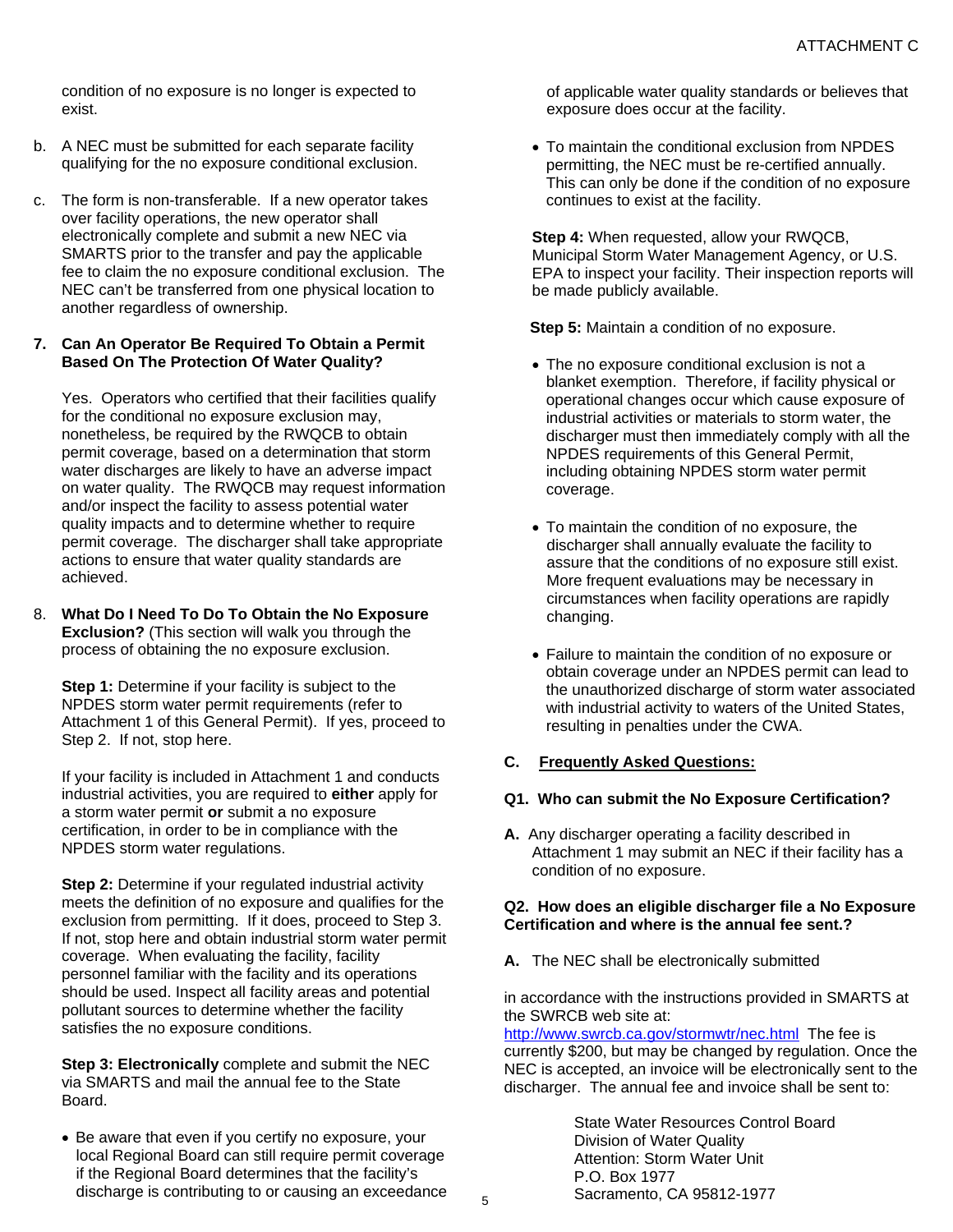- **Q3. If my facility's storm water discharges are covered by an individual permit, can I file a NEC?**
- **A.** Yes. Storm water discharges covered by an individual permit are eligible for the no exposure exclusion if the conditions at the facility satisfy the definition of no exposure and you obtain approval to terminate individual permit coverage from the local Regional Board prior to NEC submittal. Approval from the Regional Board is mandatory. Many individual permits, for example, contain numeric storm water effluent limitations ("antibacksliding" provisions may prevent these facilities from qualifying for the no exposure conditional exclusion).
- **Q4. My facility was originally excluded from the Phase I regulations because it was classified as a "light industrial facility". The facility has never had any exposure to storm water runoff. Do I now need to certify that the facility meets the No Exposure Exclusion from NPDES Storm Water Permitting?**
- **A.** Yes. See answer provided to question number 9, "What is the no exposure exclusion 'conditional' upon?"

# **Q5. Do I have to file a Notice of Termination (NOT) and**

#### **a NEC if my facility is currently covered under the Industrial Activities Storm Water General Permit (General Permit)?**

**A.** No. If your facility meets the definition of no exposure, then storm water discharges at that facility are no longer considered associated with industrial activity. Therefore, the requirement to have an NPDES permit no longer exists as long as you submit an NEC. You must pay the NEC fee and provide the WDID# on the NEC in order for the State Water Board to terminate NPDES permit coverage.

#### **Q6. When and how often is a NEC required to be submitted?**

**A.** Re-certification of the NEC is required annually (assuming the facility maintains its no exposure status). You should note the NEC submittal date so that you can annually renew the NEC thereafter. The SWRCB will electronically transmit an NEC re-certification and annual fee notification to each facility operator who has filed an NEC.

New dischargers must submit an NEC before the commencement of facility operations. Dischargers that fail to file a NEC or apply for permit coverage before the commencement of facility operations will be out of compliance and subject to enforcement.

Existing dischargers have two options for submitting NECs:

certification-required permitting exemption must submit the NEC at any time prior to xx xx xxxx. Such dischargers who have not submitted an NEC or applied for permit coverage by this deadline will be out of compliance and subject to enforcement.

2) Dischargers who have General Permit coverage for their storm water discharges may submit an NEC at any time following completion of facility changes that result in the condition of no exposure.

#### **Q7. What happens if I know of changes that may cause exposure?**

**A.** If exposure could occur in the near future due to some anticipated change at the facility, you must obtain coverage under an NPDES permit to avoid enforcement for violations of the Clean Water Act.

#### **Q8. Is the NEC transferable to a new discharger?**

**A.** No. If a new operator takes over your facility, the new operator must complete, sign, and submit a new NEC form and fee to claim the no exposure conditional exclusion prior to the transfer.

#### **Q9. What is the exclusion "conditional" upon?**

**A.** The exclusion from permit coverage requirements is "conditional" upon the certification of the discharger that the facility does not have exposure of materials or activities to storm water. The NEC shall be electronically submitted to the State Water Board and will not be accepted if incomplete. The Regional Board may review the information, contact or inspect the facility, and invalidate the NEC and require the discharger to obtain NPDES permit coverage. NECs are public documents and will be available for public review via SMARTS.

#### **Q10. Can secondary containment around an outdoor exposed area qualify for the no exposure conditional exclusion?**

**A.** In general, if the secondary containment is engineered to prevent a discharge from a 100-year, 24 hour storm event and a simultaneous spill of any other industrial materials or liquids the no exposure conditional exclusion can be claimed. Note: there must be proper disposal of any water or liquids collected from the containment (e.g., discharged in compliance with another NPDES permit, treated and discharged to the sanitary sewer, or trucked offsite to an appropriate disposal/treatment facility).

1) Facility operators of "light industrial" facilities who have been operating under their original, no-